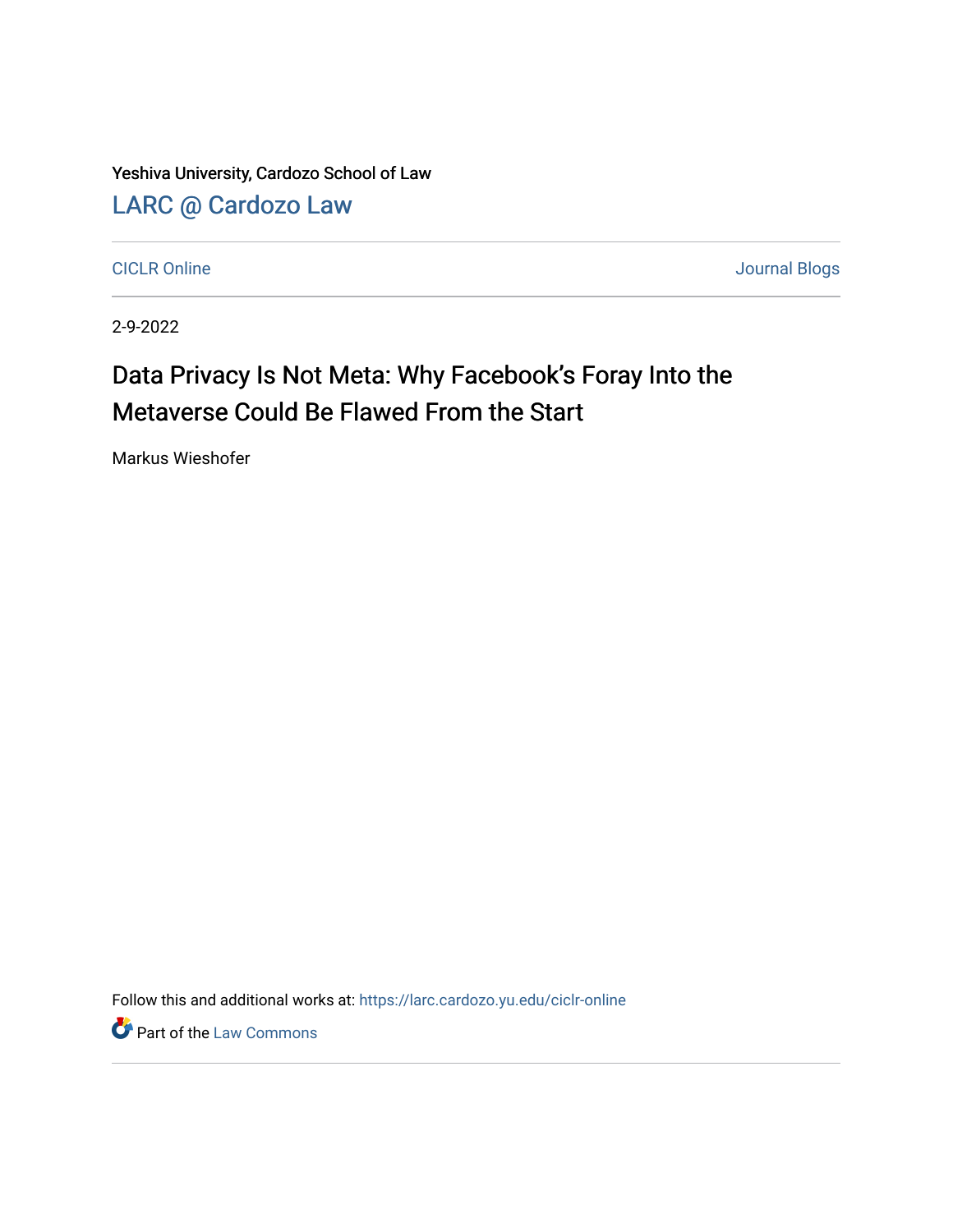## **Data Privacy is not Meta: Why Facebook's Foray Into the Metaverse Could be flawed From the Start**

*By: Markus Wieshofer*



Facebook, now Meta, [1] has recently released its plans to develop and release its so-called metaverse: an immersive digital environment wherein users will be able to interact, play virtual games, buy things in virtual stores, go to virtual concerts, or attend virtual meetings.[2] While Facebook initially planned to release the metaverse through its Oculus VR platform, it claims that it is currently developing advanced body sensors that people will wear to interact in the company's digital world.<sup>[2]</sup> Facebook has already staffed more than 10,000 employees to work on this project and plans on hiring 10,000 more people in Europe to build its metaverse.<sup>[4]</sup> While this groundbreaking idea seems exciting and innovative, on its face, two important questions have to be asked: why is Facebook doing this? And what does this mean for our privacy?

There are a few ideas around the question of why. The more conspiracy-laden answer lies in Facebook's recent and ongoing scandals.[5] This is evidenced mainly through the company's sudden change in name to Meta, which some have suggested is a move meant to distract users from Facebook's recent round of scandals, namely the so-called "Facebook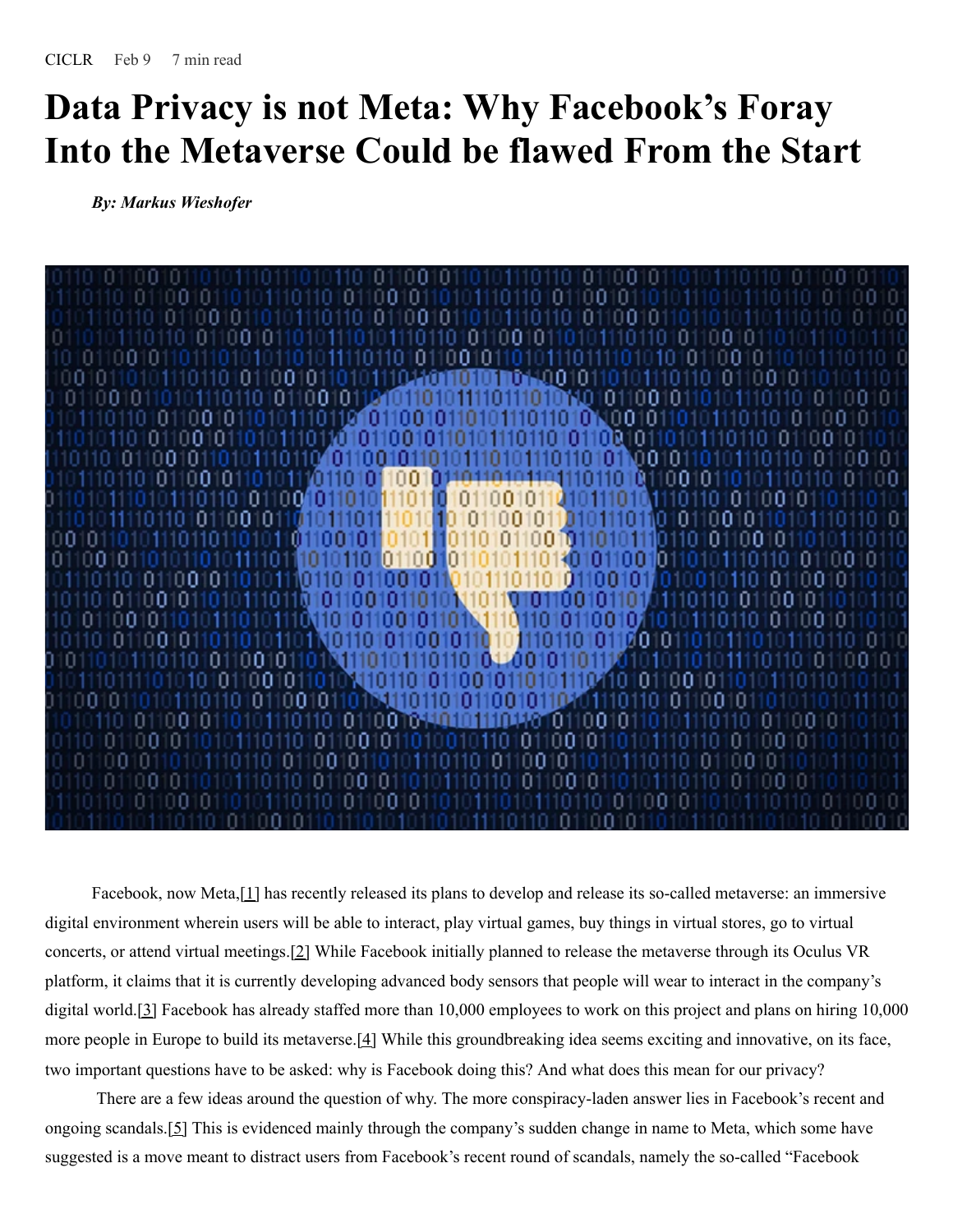Papers," thousands of pages of documents that detail how the social media company incited violence during the Capitol attacks of January 6, 2021, Instagram's toxic effect on teenage girls, and even how human traffickers use Facebook to exploit people.[6] Scandal is nothing new to the company as it has dealt with everything from data privacy, content censorship (or lack thereof), and unfair competition.[7] However, some have labeled this most recent whistleblower scandal as the most "intense and wide-ranging crisis in the company's 17-year history."[8] This is mainly due to the combination of whistleblowers, PR skepticism, and Congressional inquiry that have all fallen on Facebook's lap in recent weeks. A change in name and the announcement of such a cutting-edge idea could, at least, Facebook hopes, distract the average user from its many ongoing public issues.

Other, less conspiracy-driven answers to the question of why now have to do with the identity crises that Facebook is facing.[9] The core premise of Facebook is aging and is at risk of falling to the wayside in the wake of newer, "cooler" apps such as TikTok and Snapchat, whose younger client bases suggest that Facebook is slowly becoming the social media platform for older consumers.[10] If this trend continues, Facebook could become a quagmire of boomer-dominated activity, something that no social media company wants as its main product. While Facebook has not yet been hit financially from this turn of events, its lagging ad revenue could be indicative of future events.[11] In fact, Facebook's CEO Mark Zuckerberg recently stated that gaining younger users was of the utmost importance.[12] The implementation of a different reality wherein users can virtually interact with each other may encourage a more youthful audience to come back to the platform.

Another answer to the why question lies in an issue that Facebook has been trying to solve for at least half a decade: how to extricate themselves from the icy grip of the two platforms Facebook is currently forced to interact with: Apple and Google.[13] For example, it is estimated that Apple's recent "app tracking transparency" feature in iOS 14 could cost Facebook around \$8 billion in ad revenue, [14] which is one of its largest revenue streams. [15] By developing and releasing the metaverse, Facebook may be able to get users off of Apple and Google devices and onto its own, such as the Oculus, effectively cutting out the middle-man. It wouldn't have to worry about complying with those companies' regulations around privacy or censorship, and it wouldn't have to pay a fee to Apple or Google for everything purchased on its app.[16]

While the new metaverse will not solve these problems overnight, it could help Facebook come out from under the weight of its constant scandals and help spread Facebook to new corners of the market untouched by its current slate of products. However, there is an even more pressing issue that Facebook will have to find an answer for, which has hounded the company since its creation: data privacy.

The metaverse is undoubtedly on the cutting edge of technology. While certain augmented reality offerings have been created in the past, e.g., Google Glasses, their very public, and almost comical downfalls have made tech giants hesitant to foray into the space since.[17] However, Facebook's new metaverse could change that script; that is, if it can get off the ground first. One of the most significant issues facing the development and implementation of the metaverse are questions regarding how Facebook, a company known for its data mining and privacy breaches,[18] can overcome these issues and assure its users that they are not being exploited for Facebook's financial gain. During the Connect event in which Mark Zuckerberg announced the new platform, Zuckerberg stated that "[i]interoperability, open standards, privacy, and safety need to be built into the metaverse from day one…everyone who's building for the metaverse should be focused on building responsibly from the beginning."[19] This comment can be seen as ironic coming from the CEO of a company that has been a part of things like the Cambridge Analytica scandal of 2018, in which a political consulting firm improperly obtained the personal data of approximately 87 million Facebook users.[20] Facebook settled that case with the FTC (Federal Trade Commission) for \$5 billion and promised to "improve user data privacy."[21] This promise was not kept, however. In 2020,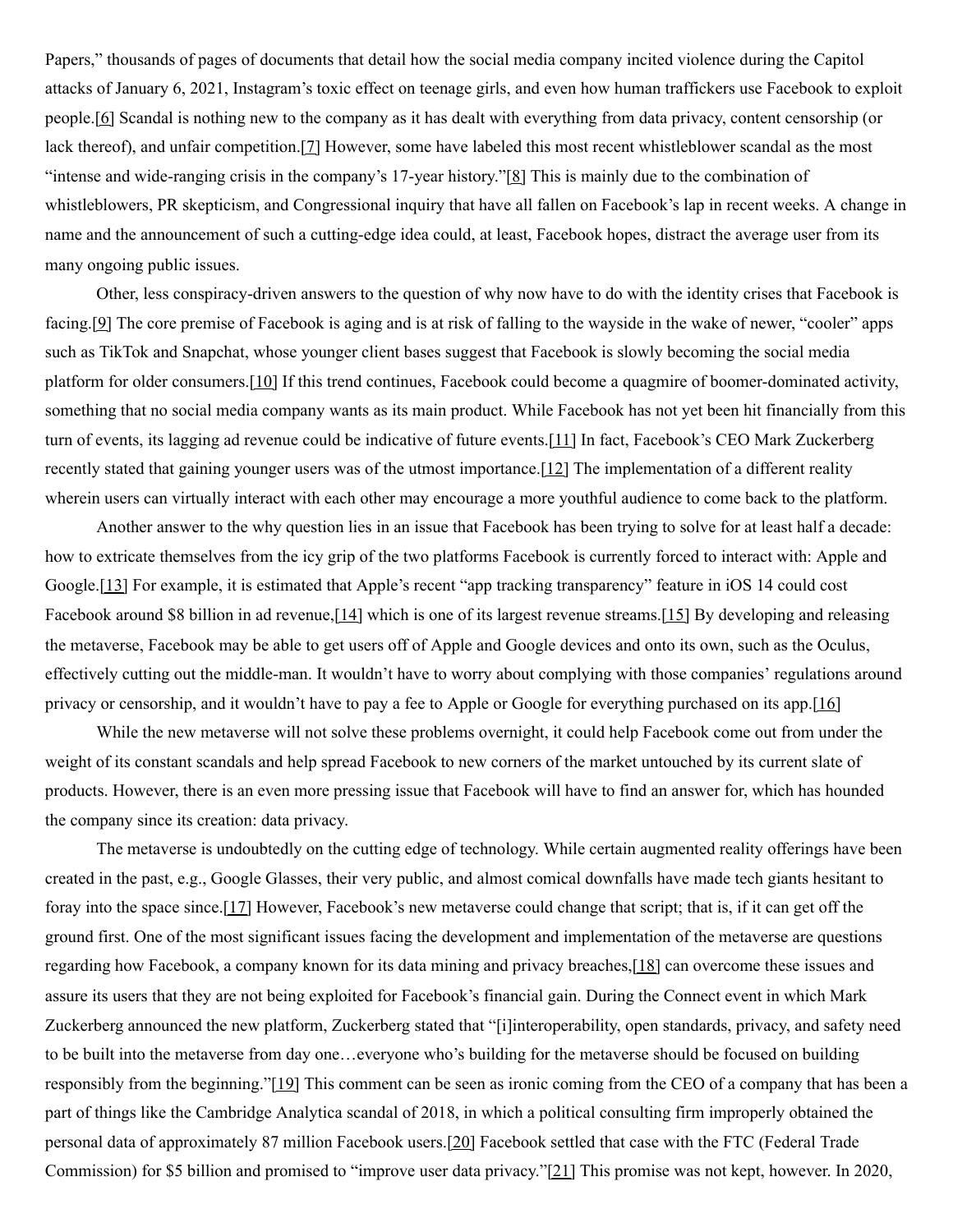just two years later, Facebook paid one of the largest privacy settlements in U.S. history, \$650 million, for violating an Illinois state law regarding the storage of users' biometric data, namely the data that matches a user's identity to their facial scan.[22] Moreover, in April of 2021, data that contained the names, locations, and emails of approximately 500 million users was leaked online.[23]

All these controversies have sparked debate regarding the genuine desire behind the development of the metaverse. Some experts have said that "Facebook's VR push is about data, not gaming."[24] This data is not limited to what regular consumers would think it would be, namely advertising; it can also be used to mine crucial data such as movement data.[25] Movement data comes from how a user moves through a VR world and can be used to identify people through their unique "movement fingerprint."[26] This well-spring of information can be used by Facebook and third parties to target advertisements to users and even identify them in the real world using only the way they move.  $[27]$ In fact, a Stanford study shows that VR users can be identified in the real world using only five minutes of motion data.[28] This movement data is especially worrisome from a legal perspective. Federal law does not yet recognize movement data as a form of personally identifying data and thus does not protect it as such.[29]

The newly-founded Meta is apparently already collecting massive amounts of data on its users through its preexisting VR products such as Oculus.[30] And even though Zuckerberg has claimed that Facebook will be especially cognizant of the myriad of privacy issues surrounding his new venture, taking into account the recommendations of various privacy experts, only he will be able to make a decision of whether or not to follow these recommendations. [31] With so much at risk, Facebook is asking its users to "trust it" when it comes to protecting their personal data. Based on its track record in the almost twenty years since its founding, it is hard to see how protecting users' privacy over its own financial gain will be important for Facebook.

## Markus Wieshofer is a 2L a Cardozo School of law. Before law school, he attended Queen's University in Kingston, *Ontario, and got an Honor's degree in Philosophy and a Certificate of Law.*

[1] *Introducing Meta: A Social Technology Company*, Facebook, (Oct. 28, 2021),

https://about.fb.com/news/2021/10/facebook-company-is-now-meta/.

[2] *Id.*

[3] John Horgan, *Should Big Tech's Plan for a Metaverse Scare Us?*, Sci. Am. (Oct. 27, 2021),

https://www.scientificamerican.com/article/should-big-techs-plan-for-a-metaverse-scare-us/.

[4] *Facebook to Hire 10,000 in EU to Work on Metaverse*, BBC (Oct. 18, 2021), https://www.bbc.com/news/world-europe-58949867.

[5] Elizabeth Dwoskin & Craig Timberg, *Apologies were Once Staples After Facebook Scandals. Now the Company Of ers Defiance*, Wash. Post(Oct. 4, 2021, 10:00 AM), https://www.washingtonpost.com/technology/2021/10/04/zuckerbergsapologies-have-been-staple-facebook-scandals-now-company-offers-defiance/.

[6] Claire Duffy, *The Facebook Papers may be the Biggest Crisis in the Company's History*, CNN (Oct. 25, 2021, 7:57 AM), https://www.cnn.com/2021/10/25/tech/facebook-papers/index.html

[7] *Id.*

[8] *Id.*

[9] Alex Heath, *Facebook's Lost Generation*, The Verge (Oct. 25, 2021, 7:00 AM),

https://www.theverge.com/22743744/facebook-teen-usage-decline-frances-haugen-leaks.

[10] *Id.* ("employees estimated that teens spend 2-3x more time on TikTok than on Instagram and that Snapchat is the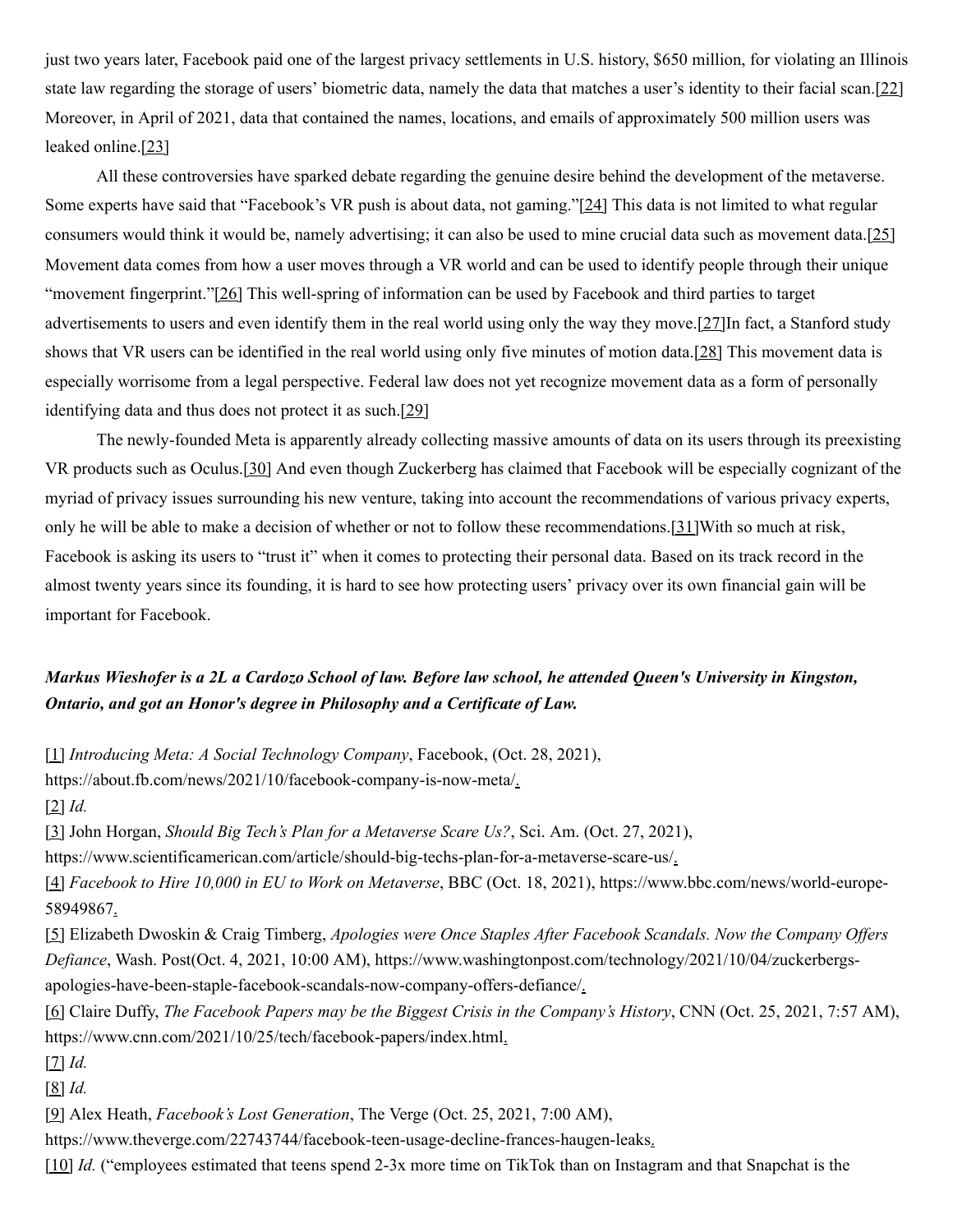preferred method of communicating with best friends for young people.").

[11] *Id.* ("Teenage users of the Facebook app in the US had declined by 13 percent since 2019 and were projected to drop 45 percent over the next two years, driving an overall decline in daily users in the company's most lucrative ad market.").

[12] Shira Ovide, *Facebook Wants the Young People Back*, N.Y. Times (Oct. 26, 2021),

https://www.nytimes.com/2021/10/26/technology/facebook-young-people.html.

[13] *See generally* Alex Kantrowitz, *Apple's Power Move to Kneecap Facebook Advertising is Working*, CNBC (Sep. 24, 2021, 8:54 AM), https://www.cnbc.com/2021/09/24/apples-ios-changes-hurt-facebooks-ad-business.html; Ross Rubin, *Facebook vs. Google: Similar Models, Diverging Perspectives*, ZD Net (Mar. 30, 2021),

https://www.zdnet.com/article/facebook-vs-google-similar-models-diverging-perspectives/.

[14] John Koetsier, *Apple Privacy Change May Cost Facebook, Google \$25 Billion Over Next 12 Months*, Forbes (Jan. 22, 2021, 1:14 PM), https://www.forbes.com/sites/johnkoetsier/2021/01/22/apple-privacy-change-may-cost-facebook-google-25 billion-over-next-12-months/?sh=30be0be5695f.

[15] *Id.* ("Facebook itself estimated personalization [through data mining] accounts for 50% of the value of its advertising."). [16] Alex Heath, *Facebook Skirts Apple's App Store Fees with Custom Subscription Links for Creators*, The Verge (Nov. 3,

2021, 1:47 PM), https://www.theverge.com/2021/11/3/22761620/facebook-apple-app-store-fees-subscription-links-creators.

[17] Samantha Subin, *Is 2021 finally the Year for Smart Glasses? Here's why Some Experts still say No*, CNBC (Jan. 23,

2021, 10:00 AM), https://www.cnbc.com/2021/01/23/why-experts-dont-expect-smart-glasses-to-surge-in-2021.html.

[18] Dwoskin & Timberg, *supra* note 5.

[19] *Founder's Letter, 2021*, Facebook (Oct. 28, 2021), https://about.fb.com/news/2021/10/founders-letter/.

[20] Jonathan Vanian, *Facebook Doesn't Believe Recent Scandals Will Hurt Its Business*, Fortune (Apr. 13, 2018, 4:19 PM), https://fortune.com/2018/04/13/facebook-cambridge-analytica-data-business/

[21] *FTC Imposes \$5 Billion Penalty and Sweeping New Privacy Restrictions on Facebook*, Fed. Trade Comm'n (Jul. 24, 2019), https://www.ftc.gov/news-events/press-releases/2019/07/ftc-imposes-5-billion-penalty-sweeping-new-privacyrestrictions.

[22] Robert Channick, *Nearly 1.6 Million Illinois Facebook Users to get about \$350 Each in Privacy Settlement*, Chi. Trib. (Jan. 14, 2021, 8:04 PM), https://www.chicagotribune.com/business/ct-biz-facebook-privacy-settlement-illinois-20210115- 2gau5ijyjff4xd2wfiiow7yl4m-story.html; *see also* In re Facebook, Inc. Biometric Information Privacy Litigation, 185 F.Supp.3d 1155 (N.D. Cal. 2016).

[23] Aaron Holmes, *533 Million Facebook Users' Phone Numbers and Personal Data have been Leaked Online*, Bus. Insider (Apr. 3, 2021, 10:41 AM), https://www.businessinsider.com/stolen-data-of-533-million-facebook-users-leaked-online-2021-4.

[24] Marcus Carter, *Facebook and the Metaverse: Should we be Worried About Privacy?*, Univ. of Sydney (Oct. 29, 2021), https://www.sydney.edu.au/news-opinion/news/2021/10/29/facebook-and-the-metaverse-should-we-be-worried-aboutprivacy.html.

[25] *Id.*

[26] *Id.*

[27] Mark Roman Miller, Fernanda Herrera, Hanseul Jun, James A. Landay & Jeremy N. Bailenson, *Personal identifiability of User Tracking Data During Observation of 260-degree VR Video*, 10 Sci. Rep. 17404 (Oct. 15, 2020), <https://www.nature.com/articles/s41598-020-74486-y>.

[28] *Id.*

[29] Makenzie Holland, *Calls for Federal Data Privacy Law Grow Alongside AR, VR Use*, TechTarget (Oct. 22, 2021), (stating that congress members such as Suzan DelBene (D-Wash.), Maria Cantwell (D-Wash.), and Roger Wicker (R-Miss.) have "introduced legislation to set federal data privacy and security standards that protect consumer data online." The proponents of a federal data privacy law in the realm of VR and AR is important because "[a] patchwork of state laws won't work in our digital world.").